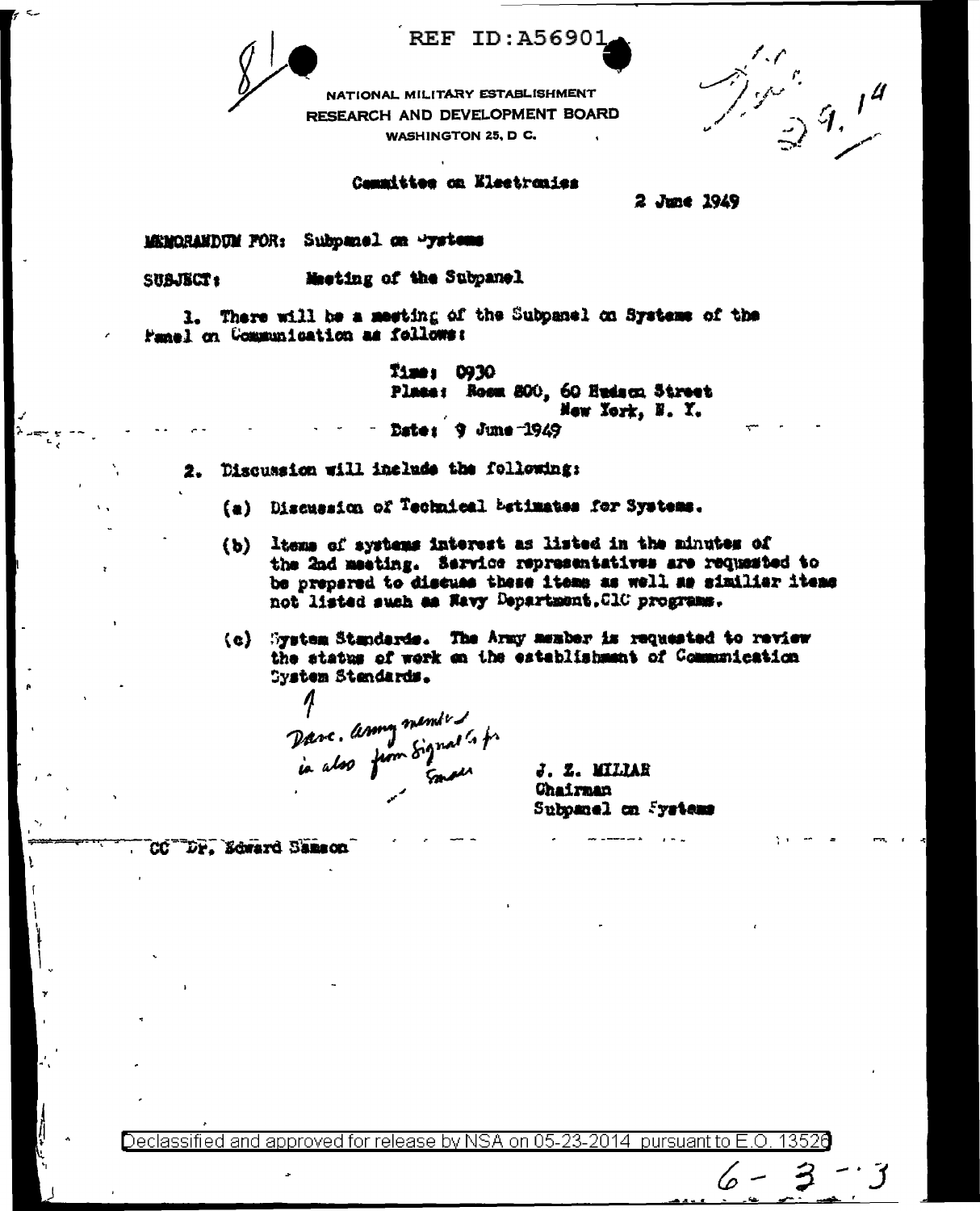$80 - 35625$ 

LCII 65/2 29.00 RESEARCH AP DEVELOP ENT BOARD Committee on Electronics Panel on Communication Subpanel on Systems

**REF ID:A56901** 

24 March 1949

29.09111

MITTES Of the Second Meeting Held 23 March 1949 Room 1641, Hain Navy Washington, D. C.

Present:

Dr. Knox C. Black, Chairman Mr. Robert F. Brady, OCS1gO (M) Lt. Cmdr. J. W. Jones, CIO () Dr. H. Y. Littlefield, AEC (II) Col. J. Z. Millar, WU (CM) Mr. William M. Richardson, OMR (II) ilr. Stuart Schram, Jr., A.C  $(.)$ 

Also Present:

Mr. F. A. Ackerson, CNO Mr. C. A. Stay, CNO Mr. A. Small, ASA

Absent:

 $i \cdot r$ . Howard  $T$ . Hart, AF  $(i)$ 

This document contains information affecting the national defense of the United States unthin the meaning of the Espionage Act, 50 U.S.C., 31 and 32. The transmission or the revelation of its contents in any manner to an unauthorized person is prohibited by law.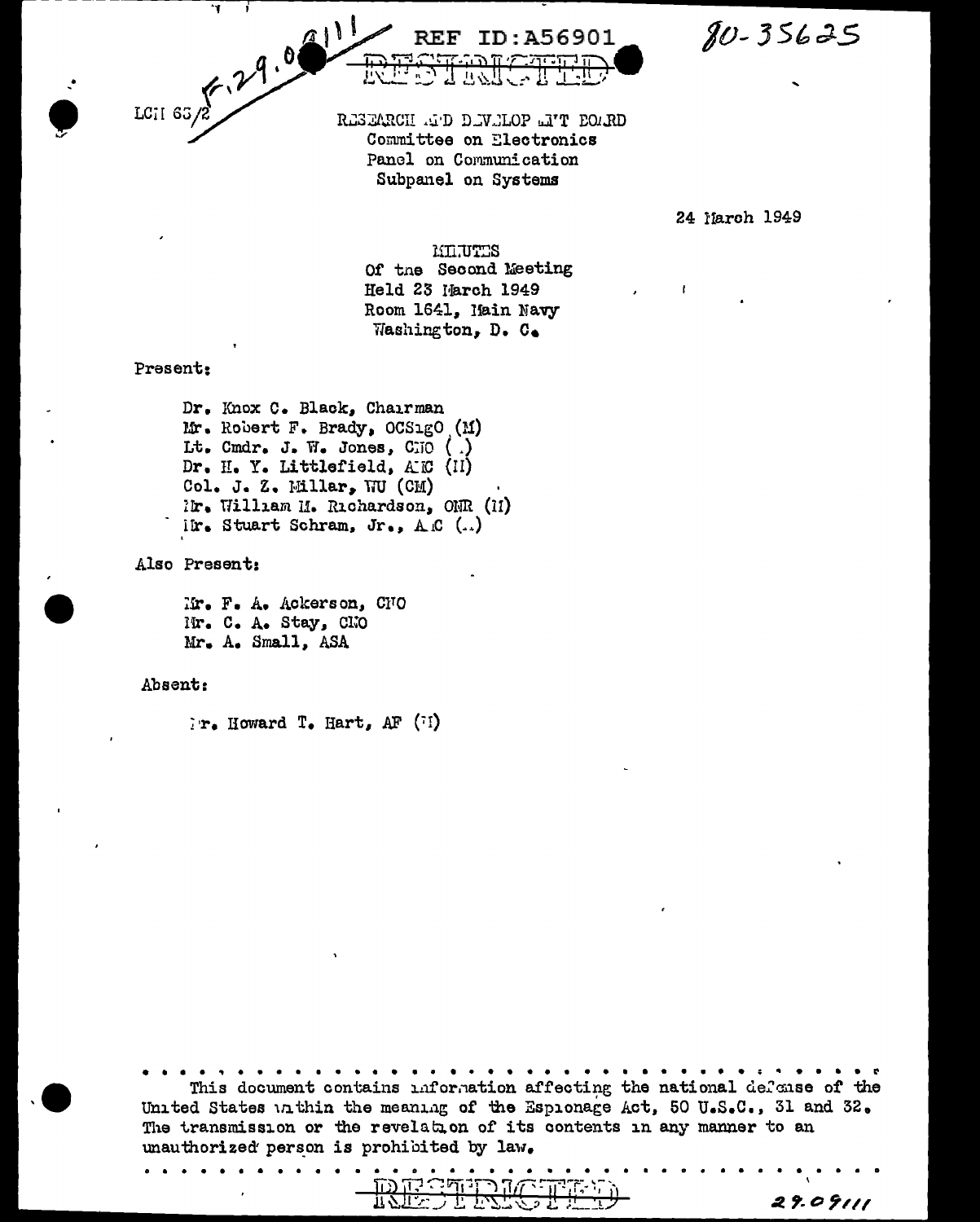LCII  $63/2$  (Cont'd)



## Field of Interest l.

Subpanel agreed to accept the field of interest (LCM  $63/1.1$ , 28 Feb. 1949) with the addition of one subparagraph referring to system standards. The directive of the subpanel will be the same as that for the Panel on Communications except for the limited field of interest.

The matter will be submitted to the Panel on Communications Action. for approval at its next meeting by J. Z. Idllar.

## $2<sub>•</sub>$ Allocation of Responsibility

No action at this meeting.

## Summary Charts and Systems Projects  $3.$

The Service members brought in notes on development projects which might be considered systems developments.

 $3.1$ The Hatson Laboratories submitted one item from the USAF. summary charts and from items not previously listed of Which three were mentioned under section  $3.5$  of previous linutes  $(AM/CPS-6B, A N/PS-7$  /  $/FS-3$ , and  $AI/NSQ-1$ ). The systems of which these projects form a part, in a recommendation by the Panel on Radar, will be allocated to the USAF. project "Study of Automatic Transmission of Information within USAF Systems," should be included under section on Integrated Systems in the next edition of the summary charts of Research and Development Projects. Items 17 and 18 of Section on Terminal Dquipment, Teletype, are to be carried as primary responsibility of the Subpanel on Systems.

Projects 38 and 48 Research, are considered of secondary interest to the Subpanel on Systems. It was suggested that a representative of the Cambridge Laboratory be invited to participate in the Subpanel on Systems activity.

It appears that the Belt Line project is of interest to the Subpanel on Systems and ir. Schram was asked to investigate the project and report.

 $3.2$ The Bell System-Signal Corps contract identified as No. Army. 38115, and on which a 1-A form has been initiated, should be listed under Integrated Systems.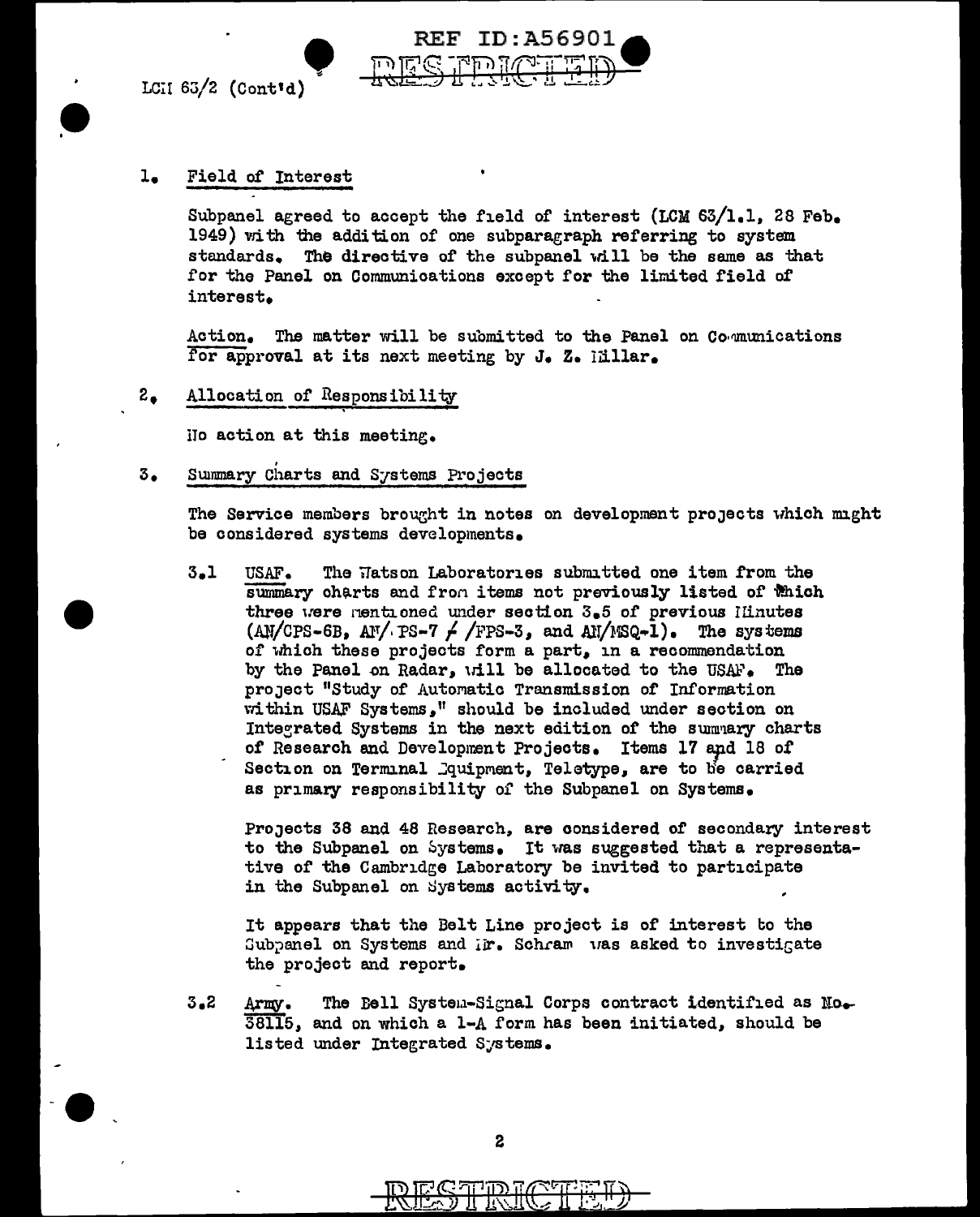



The following items have secondary interest to the Subpanel on Systems:

Item 1, of Sec. 1.2, Investigation of Relative Herits of 20 cps and 60 cps ringing supplies.

Iten 2, Investigation of Automatic Trunk Dial Systems.

Item 7, Systems Control Board for Circuit Patching, etc.

Item 8, Voice Operated Control Unit for Interconnecting two Tactical Radio Sets at Relay or Switiching Point, etc.

Item 9, Remote Control Device for Facilitating the Interconnection of Radio and Vire Elements of Communication .Jetworks.

Item 1, Section 3.6. General Security Research.

Item 2, Security Investigations.

Iten 2, Section 6.0. Investigation of Various Types of Telemetering Methods.

Item 9, Research into liethods of Hodulation and Multiplexing.

Item 10, Research Study of Types of Transmission Possible in Various Frequency Bands throughout the Spectrum. 15 kc to 30,000  $130<sub>0</sub>$ 

Item 12, nodulation Studies, etc.

Iten 22, Investigation of Broad Land Transmission in Radio Relay dquipment.

 $3\ddot{\bullet}3$ ilavy. Report on the Favy Fox broadcasts is of primary interest to the Subpanel on Systems.

The ONR contract with John Hopkins and on which a 1-A card has been proposed should also be carried as the primary responsibility of the Subpanel on Systems.

Secondary Interests are:

Item 16, Section 1.3, Impulse Communication Terminal Equipment VOTLAG, and Item 17, Airborne Position of VOFLAG.

Item 16, Section 2.3, SHF Radio Relay Link for Ships - Wide Band for Various Communication and Data Transmission Services.